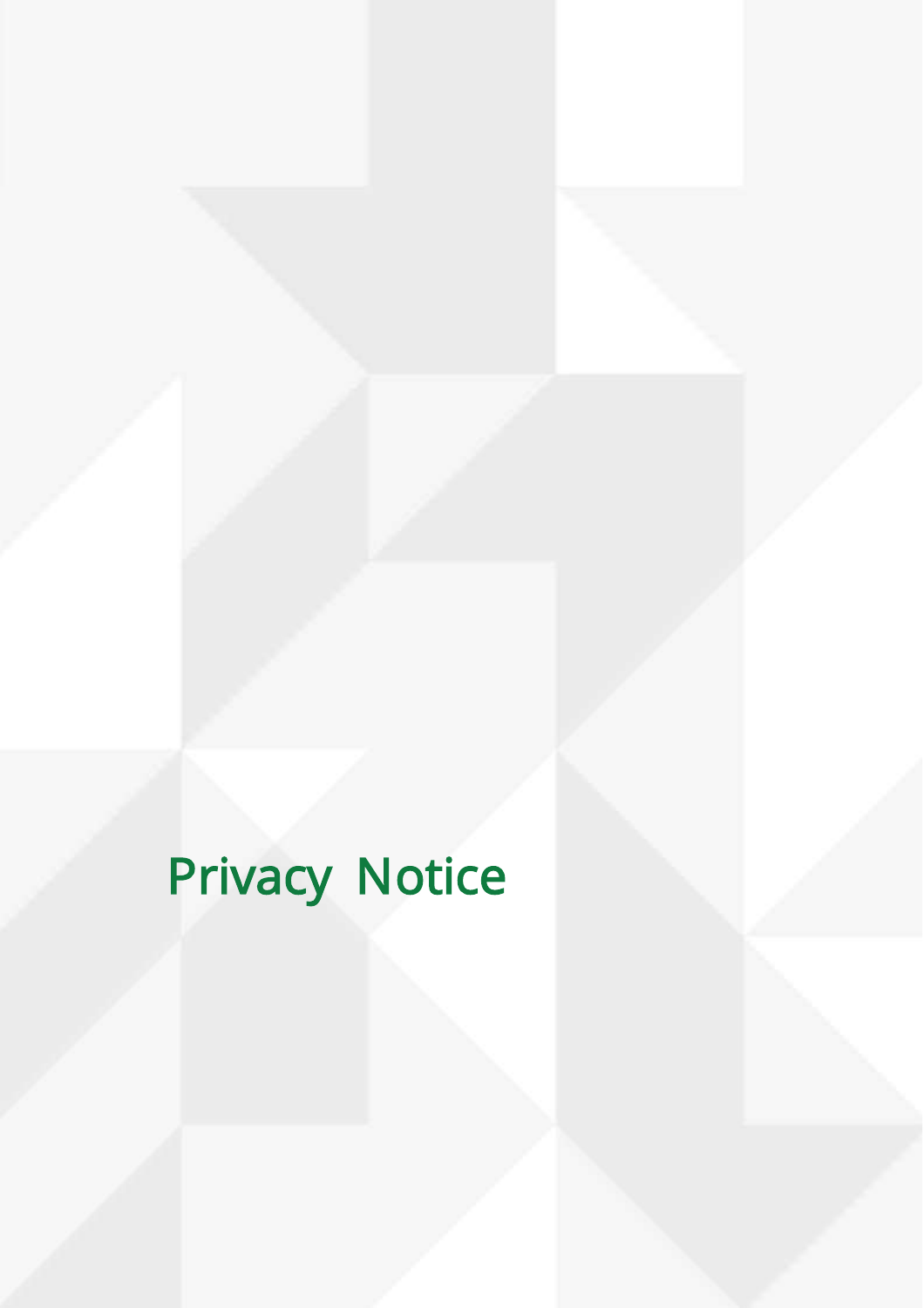# Customer privacy notice

At C A Financial Services Ltd we respect your privacy and the confidentiality of your personal information.

# Who are we?

CA Financial Services Ltd is authorised and regulated by the Financial Conduct Authority (FRN 964558). CA Financial Services Ltd Registered in England & Wales No. 10149085. Registered Office: 74 West End, Kemsing, Sevenoaks, Kent, TN15 6QE.

This Privacy Notice explains:

- Who we are
- What personal information we collect
- **o** How we use your personal information
- o Who we share your information with and why
- **o** How we keep your information secure
- Your rights
- **o** How to contact us

#### Who we are

C A Financial Services Ltd provide financial planning solutions and advice through experienced and qualified advisers based in the UK.

Currently, C A Financial Services Ltd determine the purposes and means of processing personal client data relating to giving advice. This means we're data controller for these core advice giving activities and therefore responsible for managing this client data and ensuring compliance.

However, C A Financial Services Ltd is solely responsible for some activities, for example any direct marketing that we undertake.

# What personal information we collect

Personal information includes your name, address, or phone number and other information that isn't otherwise publicly available. We collect personal information about you when you contact us about products and services, visit a financial advisor, visit a website we may have or register to receive one of our newsletters (if applicable).

The type of personal information we collect will depend on the purpose for which it is collected and includes:

Contact details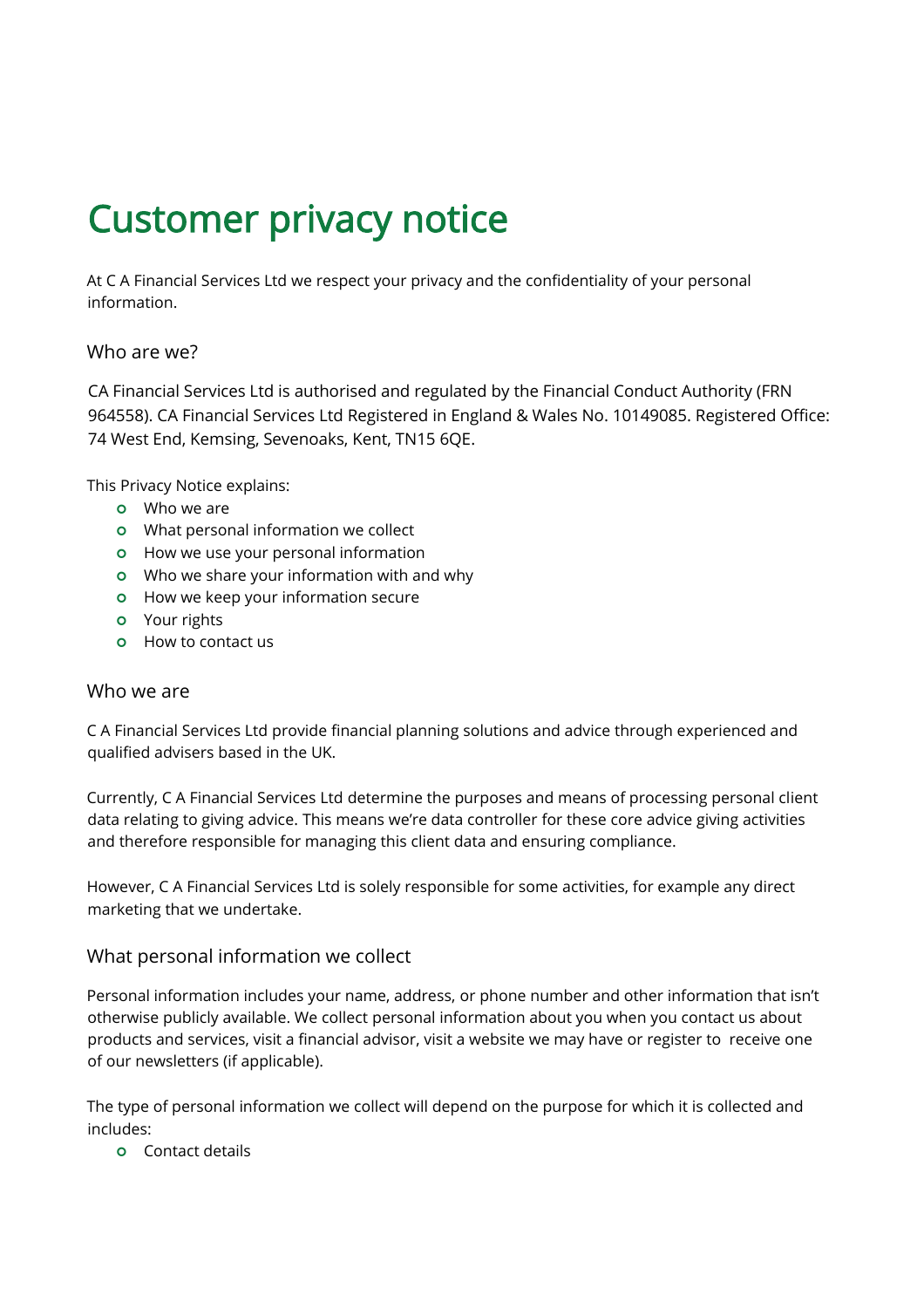- **o** Information to verify your identity
- Family, lifestyle, health and financial information
- **o** Payment details

We collect personal information directly from you. For example, we ask for personal information at the start of our relationship and in subsequent communications, in order to check your identity and protect you from fraud. This is a legal requirement and is important to help safeguard you against potential crime.

#### Special category information

In some instances, it is necessary to collect more sensitive information (such as health or lifestyle information) which is called special category data. This is to allow us to provide our financial advice service to you. We will always obtain your consent during the advice process to gather this data and explain what information we require and why it is needed. Sensitive personal information will always be processed and stored securely. You can withdraw your consent at any time to us processing this data, however, this may mean that you can no longer access the service or product the information was gathered for.

#### Cookies [only applicable if the firm have a website]

We also collect information about you from other sources. For example, our website automatically collects information from your computer using "cookies" which provides us with limited personal information. Cookies are small text files that are placed on your computer by websites that you visit. They're widely used in order to make websites work, or work more efficiently, as well as to provide information to the website owners. For further information visit [www.aboutcookies.org](http://www.aboutcookies.org/) or [www.allaboutcookies.org.](http://www.allaboutcookies.org/) 

You can set your browser not to accept cookies and the above websites tell you how to remove cookies from your browser. However, in a few cases, some of our website features may not function as a result.

#### Data retention

We keep your personal information only as long as is necessary for the purpose for which it was collected and to meet regulatory or legislative requirements.

Advice data is retained for 50 years to meet our regulatory requirements.

Personal information will be securely disposed of when it's no longer required, in accordance with our Data Retention and Disposal Schedule. A copy of this is available using the contact details below.

#### On what basis do we collect data?

The processing of your personal data is allowed under a number of lawful bases. The data required for the provision of products and services is processed on the basis there's a contract with you to do so. Any relevant marketing activity we undertake is done because, as a firm, we have a legitimate interest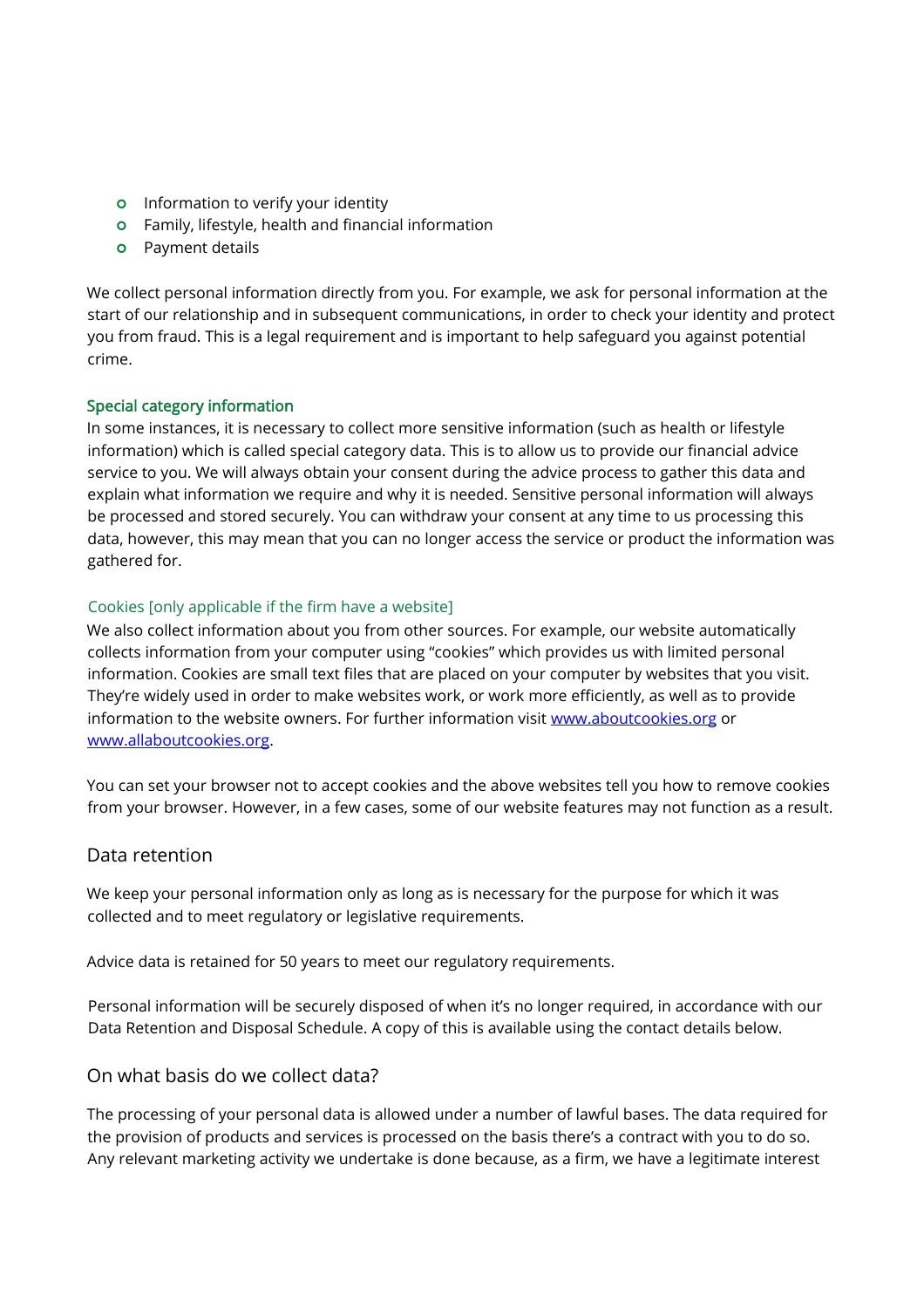to do so. However, you have rights, as listed below, which impact how we can use and process your data.

# How we use your personal information

We process your information in order to support and maintain our contractual relationship with you and to comply with legal and regulatory requirements. This includes the following:

- **o** Providing our advice, products or services to you
- **o** Carrying out transactions you have requested
- Confirming and verifying your identity for security purposes
- o Credit scoring and assessment, and credit management (where applicable) o Detecting and preventing fraud, crime, money laundering or other malpractice.

To investigate any complaint or enquiry raised in regards to your adviser or the advice given

We also process your data for specific business purposes to enable us to give you the best products and services and the best and most secure experience. For example, we process your information to send you marketing that is tailored to your interests.

Our business purposes include the following:

- Enhancing, modifying, and personalising our services for the benefit of our customers
- Providing communications which we think will be of interest to you
- Market or customer satisfaction research or statistical analysis
- **o** Audit and record keeping purposes
- Enhancing the security of our network and information systems. Supporting the testing and maintenance of systems

You have the right to object to this processing if you wish, please see "YOUR RIGHTS" section below. Please bear in mind that if you object this may affect our ability to carry out the tasks above for your benefit.

We may also process your personal data as part of an acquisition or sale. Should this happen, you will be notified about any change to processing or data controller arising as a result of this activity.

# Who we share your information with and why

We share your information with trusted third parties who perform tasks for us and help us to provide the services you require these include:

- Other adviser firms in our network for the purpose of providing you with advice (with your Consent);
- Third parties to verify your identity, in line with money laundering or other requirements (this may involve carrying out checks with credit reference databases);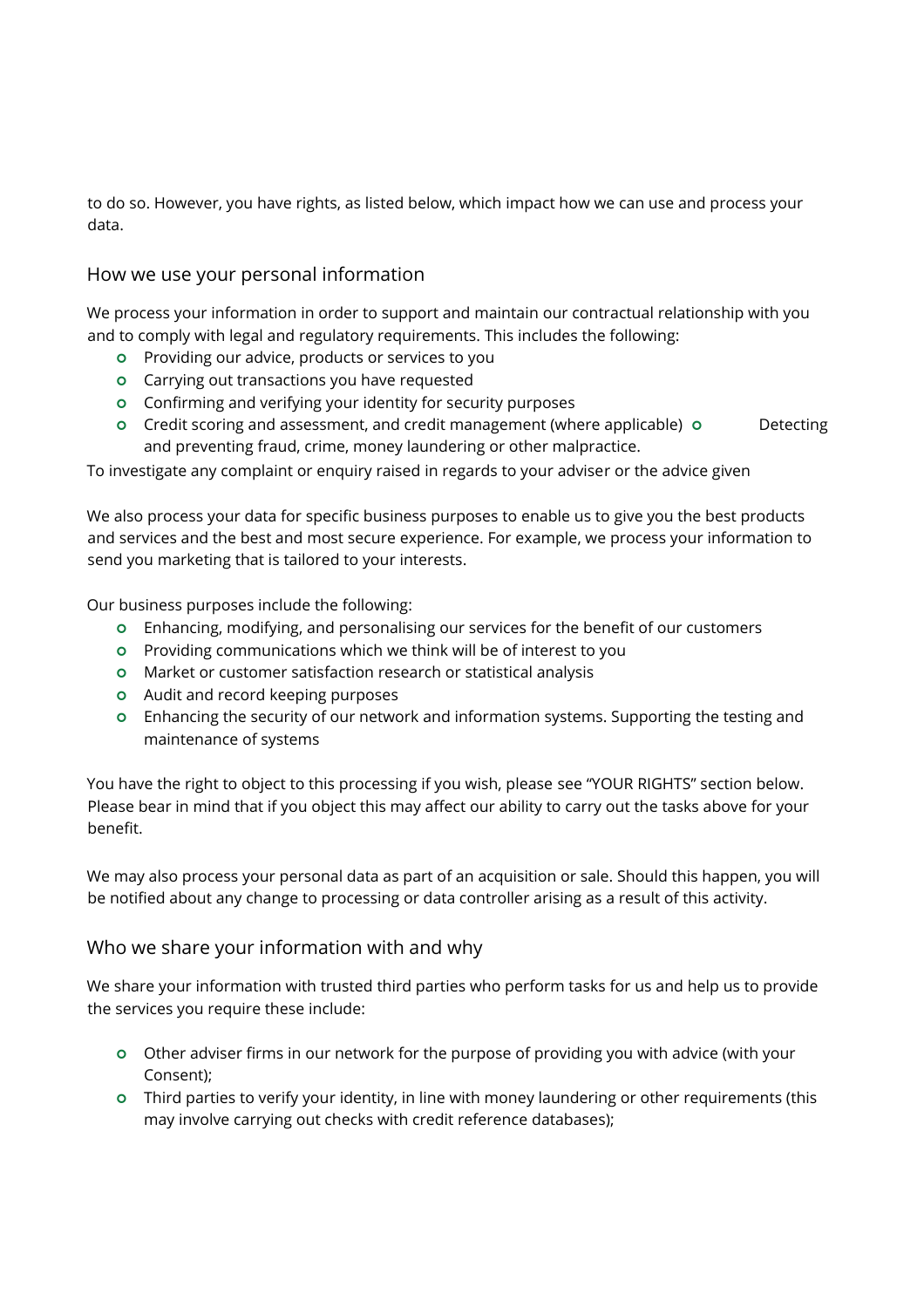- Third parties who perform tasks for us to help us set up or service your plan (these third parties may be based in countries outside the UK but where they are, we'll undertake an assessment of safeguards in place);
- Other organisations, including regulatory bodies, the police and fraud prevention agencies, to prevent and detect fraud;
- **o** Third parties where required by law, court order or regulation; and
- Third parties as part of an acquisition or sale.

# How we keep your information secure

We're committed to ensuring the confidentiality of the personal information that we hold and we continue to review our security controls and related policies and procedures to ensure that your personal information remains secure.

When we contract with third parties, we impose appropriate security, privacy and confidentiality obligations on them to ensure that personal information is kept secure.

If we work with third parties in countries outside the UK, we ensure these are countries that the European Commission has confirmed have an adequate level of protection for personal information, or the organisation receiving the personal data has provided adequate safeguards.

In limited circumstances, data may be accessed outside of the UK i.e. by employees when they travel. In these circumstances, we ensure there are appropriate information security measures in place to safeguard your information.

# Profiling

Basic identifiers about you (e.g. your name and address) is matched with information from Experian Marketing Services to create demographics and infer customer 'types' so that we can define groups based on factors like interests, age, location and more. This helps us better understand our customers in order to adapt and improve our products and services.

If you would like to know more about the information we receive from Experian Marketing Services, you can visit their website [\(www.experian.co.uk/privacy/consumer-information-portal\)](https://www.experian.co.uk/privacy/consumer-information-portal) which explains who Experian Marketing Services are, what they do and why.

# Your rights

C A Financial Services Ltd tries to be as open as it can be in terms of giving people access to their personal information and therefore have outlined your rights below. This privacy notice was drafted with brevity and clarity in mind, therefore further information can be gathered by contacting us using the details below, or more information about your data protection rights can be found here: [https://ico.org.uk/for-organisations/guide-to-the-general-data-protection-regulation](https://ico.org.uk/for-organisations/guide-to-the-general-data-protection-regulation-gdpr/individual-rights/)[gdpr/individualrights/](https://ico.org.uk/for-organisations/guide-to-the-general-data-protection-regulation-gdpr/individual-rights/)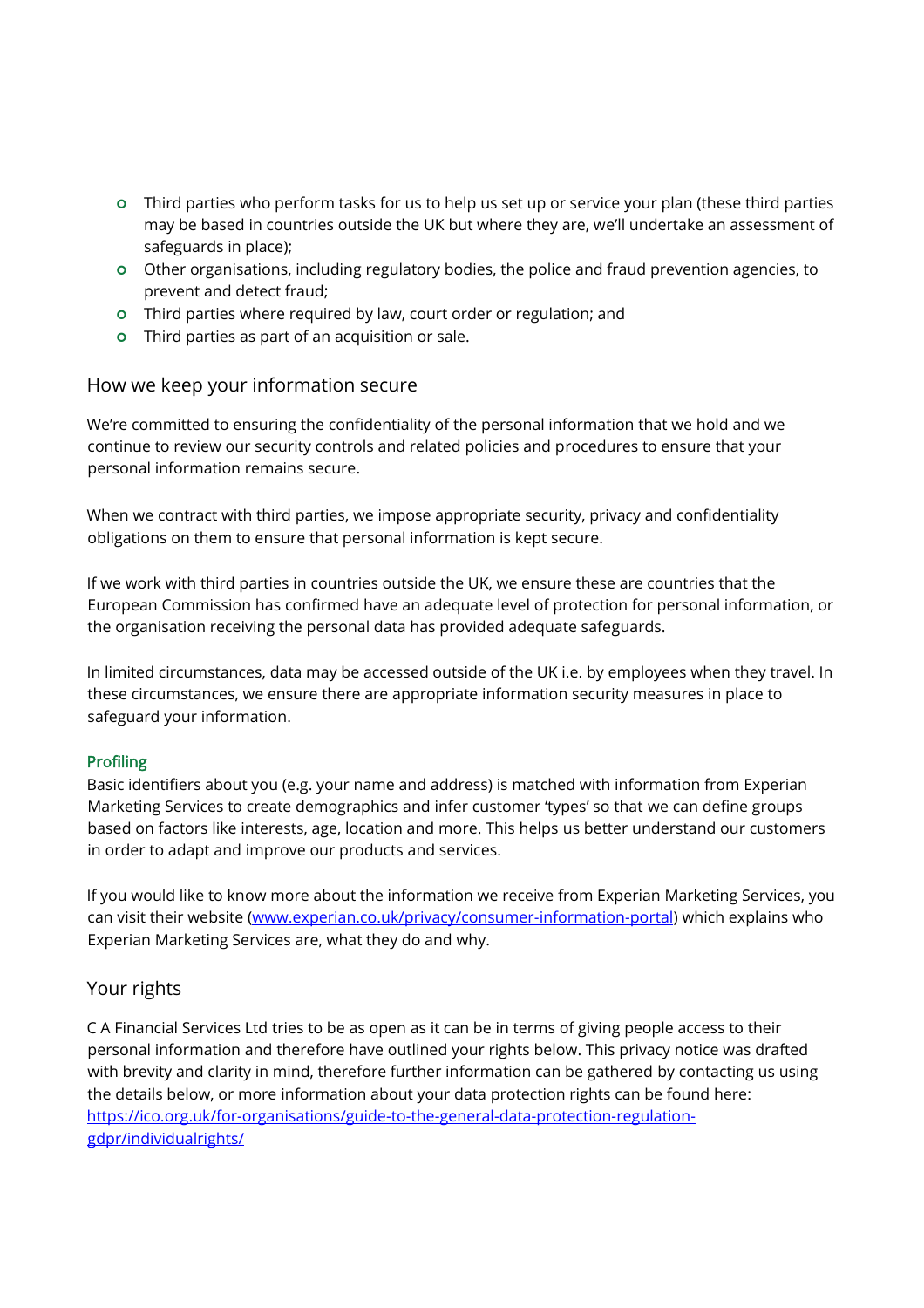#### **Marketing**

You have the right to opt out of receiving marketing information and tell us what your communication preferences are by contacting us using the details provided at the end of this notice or by using the opt out option below or on any email marketing. You may opt out at any time if you don't want to receive any further communications of this nature.

#### Individual data rights and requests

- The right to be informed You can request that we provide 'fair processing information', typically through this privacy notice;
- The right of access You may request a copy of the personal information we hold about you using the contact details found on the end of this privacy notice;
- The right to rectification The accuracy of your personal information is important to us. You have the right to ask us to update or correct your personal information;
- The right to erasure You may request the deletion or removal of personal data where there's no compelling reason for its continued processing;
- The right to object You may object to the processing of your data based on legitimate interests;
- The right to restrict processing You have a right to request we 'block' or suppress processing of your personal data;
- **o** The right to data portability You may request to obtain and reuse your data; and  $\circ$  The right not to be subject to automated decision-making including profiling.

If you wish to correct, restrict, delete or make changes to your personal information, or any of the data subject rights listed above, please contact us at the address or email listed below.

#### How to contact us

If you have questions about this notice, need further information about our privacy practices, or wish to give or withdraw consent, exercise preferences or correct your personal information, please contact us using the following details.

CA Financial Services, 74 West End, Kemsing, Sevenoaks, Kent, TN15 6QE Phone: [01732 617 950](tel:01732617950) Email: [enquiries@cafinancialservices.co.uk](mailto:enquiries@cafinancialservices.co.uk)

#### How to complain

If you wish to raise a complaint about how we have handled your personal data, you can contact The Office of Data Protection who'll investigate the matter.